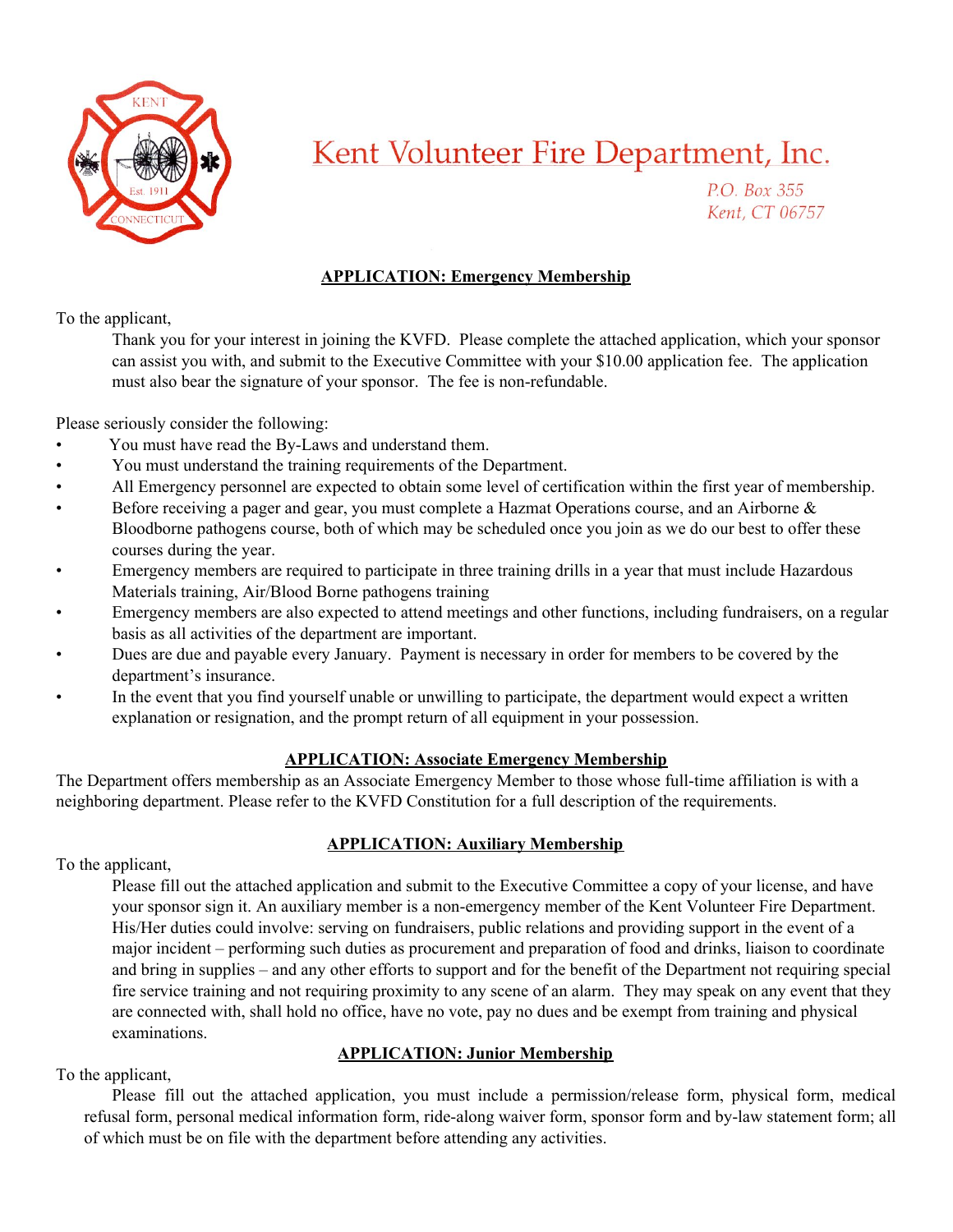

P.O. Box 355 Kent, CT 06757

#### APPLICATION FOR MEMBERSHIP

|                                                                                                                                                                                                                                                                                                                                                                                                                                                                                                                                                                                                                                                                                                                                                                  |              | Today's Date:                     |  |  |
|------------------------------------------------------------------------------------------------------------------------------------------------------------------------------------------------------------------------------------------------------------------------------------------------------------------------------------------------------------------------------------------------------------------------------------------------------------------------------------------------------------------------------------------------------------------------------------------------------------------------------------------------------------------------------------------------------------------------------------------------------------------|--------------|-----------------------------------|--|--|
| Name:                                                                                                                                                                                                                                                                                                                                                                                                                                                                                                                                                                                                                                                                                                                                                            |              |                                   |  |  |
|                                                                                                                                                                                                                                                                                                                                                                                                                                                                                                                                                                                                                                                                                                                                                                  | Phone, work: |                                   |  |  |
| Address, mailing:                                                                                                                                                                                                                                                                                                                                                                                                                                                                                                                                                                                                                                                                                                                                                | Phone, cell: |                                   |  |  |
| Occupation:                                                                                                                                                                                                                                                                                                                                                                                                                                                                                                                                                                                                                                                                                                                                                      |              |                                   |  |  |
|                                                                                                                                                                                                                                                                                                                                                                                                                                                                                                                                                                                                                                                                                                                                                                  |              | Date of Birth: $\frac{1}{2}$ EXP. |  |  |
| Citizen of USA □Yes □No                                                                                                                                                                                                                                                                                                                                                                                                                                                                                                                                                                                                                                                                                                                                          |              |                                   |  |  |
| Police Record: $\Box$ Yes $\Box$ No (If yes, give details on back)                                                                                                                                                                                                                                                                                                                                                                                                                                                                                                                                                                                                                                                                                               |              |                                   |  |  |
| Previous or current membership in a Fire Department □ Yes □ No                                                                                                                                                                                                                                                                                                                                                                                                                                                                                                                                                                                                                                                                                                   |              |                                   |  |  |
|                                                                                                                                                                                                                                                                                                                                                                                                                                                                                                                                                                                                                                                                                                                                                                  |              |                                   |  |  |
|                                                                                                                                                                                                                                                                                                                                                                                                                                                                                                                                                                                                                                                                                                                                                                  |              |                                   |  |  |
| Applicant seeking: Emergency Membership<br>□Firefighter □EMT □EMR □Driver/Pump Operator □Fire Police<br>$\Box$ Applicant has attached the \$10.00 fee.<br>□ Applicant has attached the completed Physical Examination Record & Medical Clearance for Respirator Fit<br>Testing forms. (TO BE COMPLETED BY A PHYSICIAN)<br>$\Box$ Applicant has attached a copy of their license, and is aware that we will be doing a DMV background check.<br>$\Box$ Applicant affirms that he/she is capable of performing all the duties required for membership.<br>$\Box$ Applicant has reviewed the training policies of the Department and will comply with them.<br>$\Box$ Applicant has read the Constitution and By-Laws, understands and is willing to abide by them. |              |                                   |  |  |
| Applicant seeking: <b>Associate Emergency Membership</b> , providing copies of certification for:<br>Firefighter FEMT FEMR FDriver/Pump Operator Fire Police                                                                                                                                                                                                                                                                                                                                                                                                                                                                                                                                                                                                     |              |                                   |  |  |
| Applicant seeking: <b>Auxiliary Membership:</b><br>Activities interested in: □Firemen's Fair □Firemen's Ball □Refreshments@Emergency Calls □Mailings<br>$\Box$ Other                                                                                                                                                                                                                                                                                                                                                                                                                                                                                                                                                                                             |              |                                   |  |  |
| Applicant seeking: □ Junior Membership                                                                                                                                                                                                                                                                                                                                                                                                                                                                                                                                                                                                                                                                                                                           |              |                                   |  |  |
| To the Sponsor: This Applicant has read the Constitution and By-Laws, as stated above and understands them. He/She<br>has reviewed the training policies and intends to comply with them. You feel that this applicant is qualified to perform the                                                                                                                                                                                                                                                                                                                                                                                                                                                                                                               |              |                                   |  |  |
| duties they have signed up for. You also made the applicant aware that we will be doing a DMV background check.                                                                                                                                                                                                                                                                                                                                                                                                                                                                                                                                                                                                                                                  |              |                                   |  |  |

Signature of Sponsor

 $\mathcal{L}_\text{max}$ 

Dated on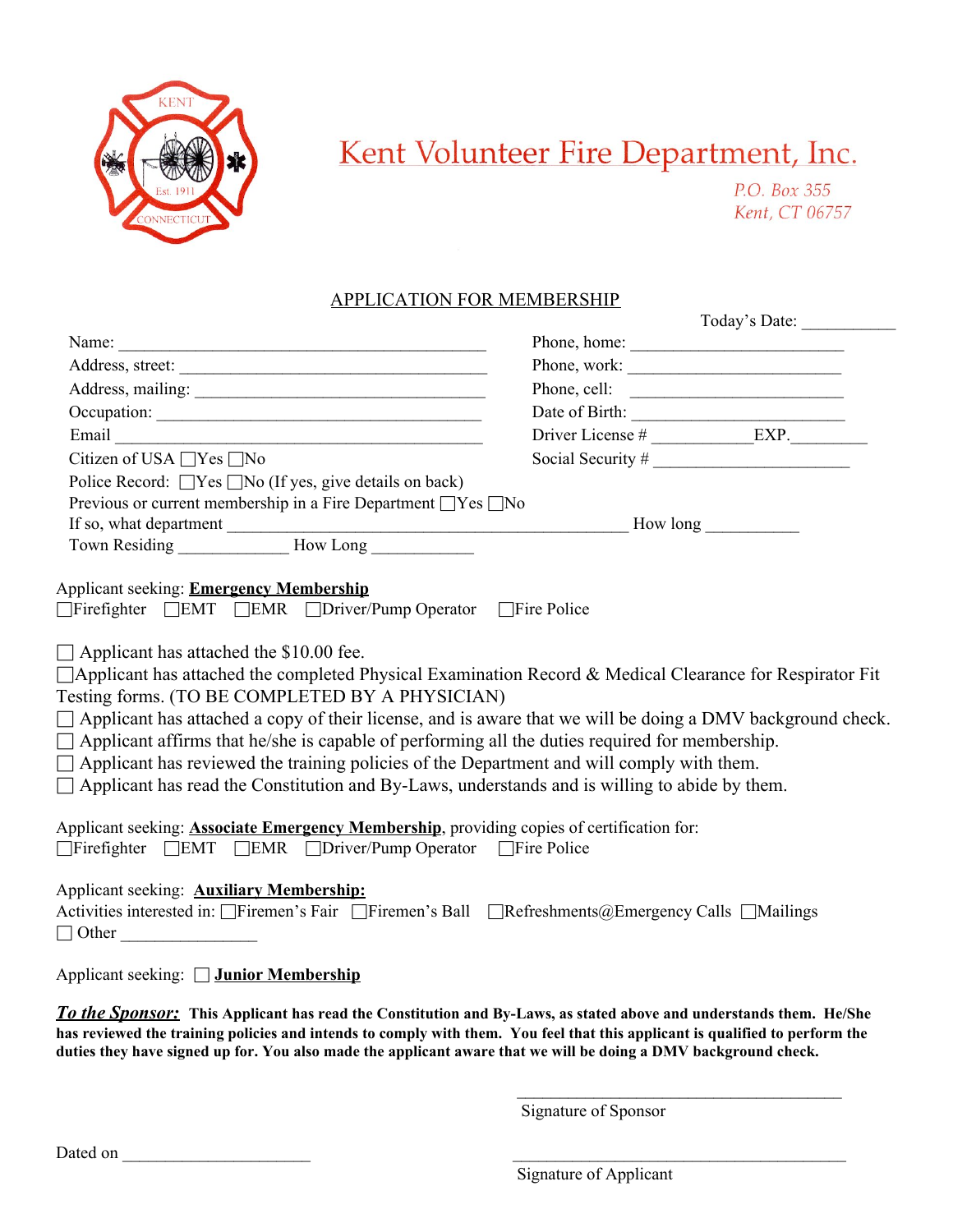

P.O. Box 355 Kent, CT 06757

| Reviewed by Executive Committee: Date:                                                                                                                                                                                                           |                             | Applicant approved for membership on |  |
|--------------------------------------------------------------------------------------------------------------------------------------------------------------------------------------------------------------------------------------------------|-----------------------------|--------------------------------------|--|
|                                                                                                                                                                                                                                                  |                             |                                      |  |
|                                                                                                                                                                                                                                                  |                             | Secretary Theorem                    |  |
|                                                                                                                                                                                                                                                  |                             |                                      |  |
|                                                                                                                                                                                                                                                  | PHYSICAL EXAMINATION RECORD |                                      |  |
| Name  Mame  Mame  Mame  Mame  Mame  Mame  Mame  Mame  Mame  Mame  Mame  Mame  Mame  Mame  Mame  Mame  Mame  Mame  Mame  Mame $\frac{1}{2}$ Age  Mame  Mame  Mame $\frac{1}{2}$ Age $\frac{1}{2}$ Age $\frac{1}{2}$ Age $\frac{1}{2}$ Age $\frac$ |                             |                                      |  |
|                                                                                                                                                                                                                                                  |                             |                                      |  |
|                                                                                                                                                                                                                                                  |                             |                                      |  |
|                                                                                                                                                                                                                                                  |                             |                                      |  |
| Hearing: Right Ear Left Ear Left Ear Nose & Throat Left Ear Nose & Throat Left Ear Left Ear Left Ear Nose & Throat Left Ear Left Ear Left Ear Left Ear Left Ear Left Ear Left Ear Left Ear Left Ear Left Ear Left Ear Left Ear                   |                             |                                      |  |
| History of Tuberculosis<br>Chest X-Ray Indicated<br>Chest X-Ray Indicated                                                                                                                                                                        |                             |                                      |  |
|                                                                                                                                                                                                                                                  |                             |                                      |  |
| Cardio-vascular: Heart B/P______________ Pulse Rate (sitting)___________________                                                                                                                                                                 |                             |                                      |  |
|                                                                                                                                                                                                                                                  |                             |                                      |  |
| Hemoglobin (if indicated) Urinalysis Urinalysis                                                                                                                                                                                                  |                             |                                      |  |
| Wasserman (if indicated)________________________Hernia__________________________                                                                                                                                                                 |                             |                                      |  |
| Evidence of significant skin infection                                                                                                                                                                                                           |                             |                                      |  |
| Signs of nervous disorder (emotional stability)___________                                                                                                                                                                                       |                             |                                      |  |
|                                                                                                                                                                                                                                                  |                             |                                      |  |
| Non-remedial defects of deformities (describe) _________________________________                                                                                                                                                                 |                             |                                      |  |

I hereby certify that I have reviewed the findings of my examination and that to the best of my judgment, the candidate is physically qualified to assume the responsibilities of a volunteer emergency member of the Kent Volunteer Fire Department.

 $\mathcal{L}_\text{max}$  and  $\mathcal{L}_\text{max}$  and  $\mathcal{L}_\text{max}$  and  $\mathcal{L}_\text{max}$  and  $\mathcal{L}_\text{max}$  and  $\mathcal{L}_\text{max}$ 

Date of Examination

 $\mathcal{L}_\text{max}$ 

Signature of Physician

Name (typed or printed)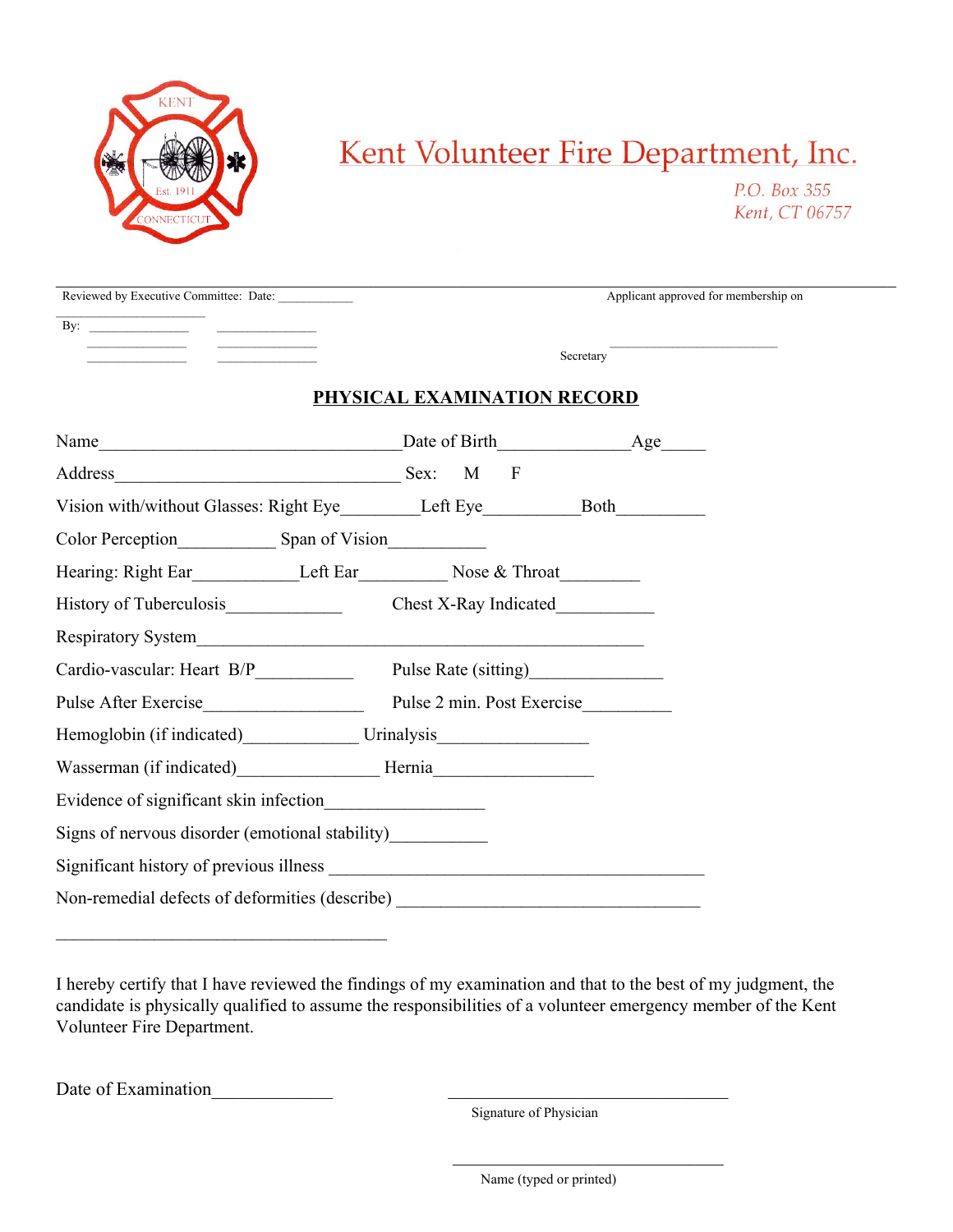

P.O. Box 355 Kent, CT 06757

Note: ALL Emergency Members (Active and Associate) will be required to also have their physician complete a *Medical Clearance for Respirator Fit Testing Form (see SOP 1-10).*

### **MOTOR VEHICLE BACKGROUND CHECK WAIVER**

As an applicant for membership in the Kent Volunteer Fire Department, I understand that it is a requirement to furnish the Department a photocopy of my current driver's license and my current residential address. If I have resided at this address for less than two years, I will also provide my previous address. I understand this information will be used by the Department to complete a motor vehicle background check on my driver's license that I provide. Results of this check will be placed in my personnel file.

I understand and agree to this screening procedure of the Kent Volunteer Fire Department.

 $\mathcal{L}_\text{max}$  and the contract of the contract of the contract of the contract of the contract of the contract of Applicant Printed Name Date

 $\mathcal{L}_\text{max}$ 

 $\mathcal{L}_\text{max}$ 

 $\mathcal{L}_\text{max}$ 

 $\mathcal{L}_\text{max}$ 

Applicant Signature

Witness Printed Name

Witness Signature

 $SS#$